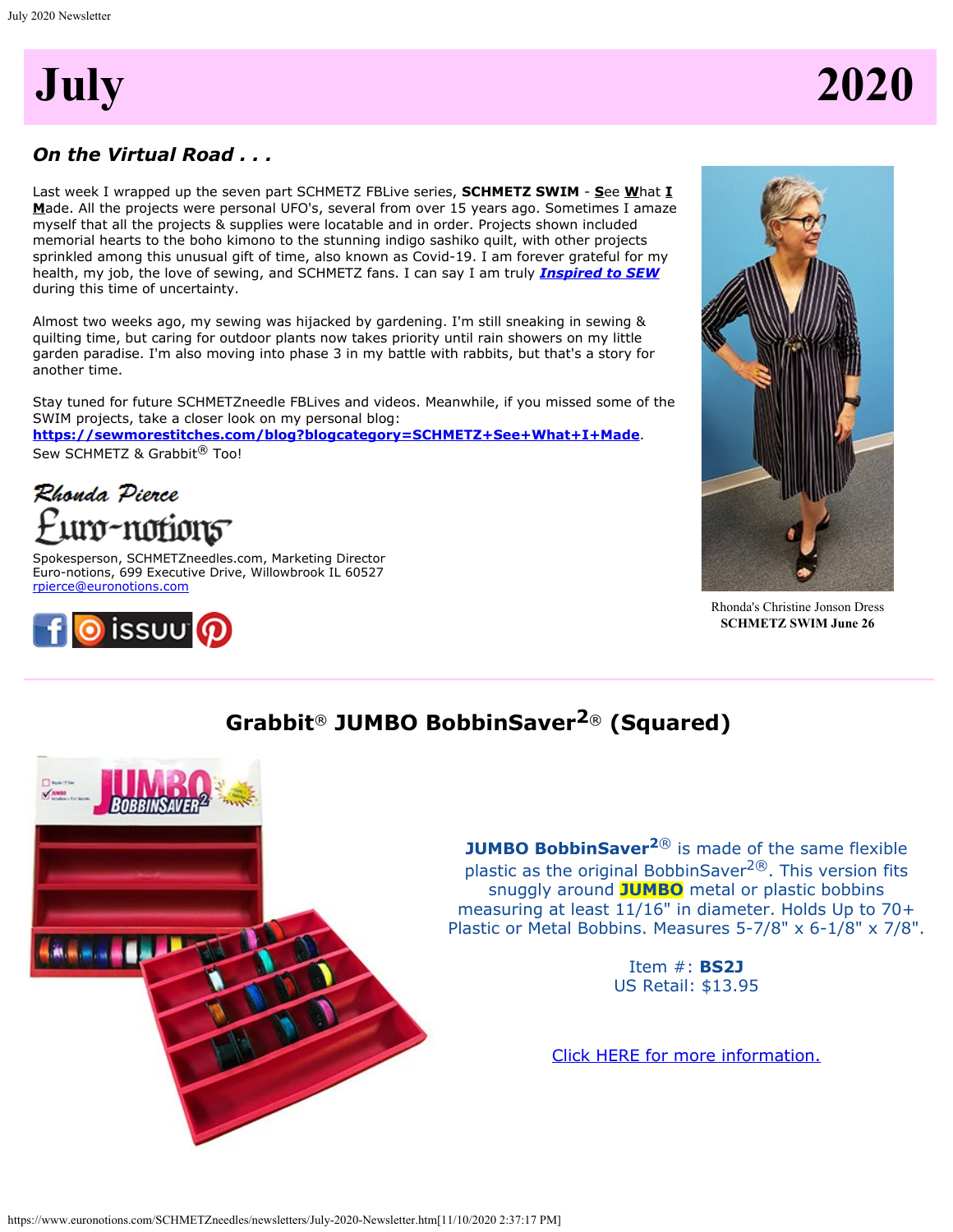### Thanks for Reading **SCHMETZ** *Inspired to SEW*!



**SCHMETZ** *Inspired to SEW #79* **Coping with the Pandemic**

Nobody is weathering the pandemic storm better than people that sew. We know how to make the best of situations. We certainly stepped up to serve our families & communities with masks. In addition to making masks, Rhonda Pierce was inspired to finish UFO's (unfinished objects) that seasoned up to 17 years. On SCHMETZneedles Facebook LIVE, on Wednesdays during May & June, Rhonda shared multiple newly completed projects. That lead her to wonder how other industry professionals are using this unusual gift of time. Emails were sent to 24 sewing celebrities asking for a snapshot of how they spent their time. Were they sewing, resting, crafting, cooking? Everyone was asked to submit one image with a paragraph describing their pandemic time. Fourteen responses were received. Luckily, everyone is healthy. You will enjoy reading the responses as their dedication to our industry thrives.

[Click HERE to read on issuu.com.](https://issuu.com/schmetzneedles/docs/its79-jul20?fr=sNGZlYzE3NTM3)

**SCHMETZ Needle Fact - Copy & Paste into Your Own Newsletter or Blog!**

# *You've Got Choices!*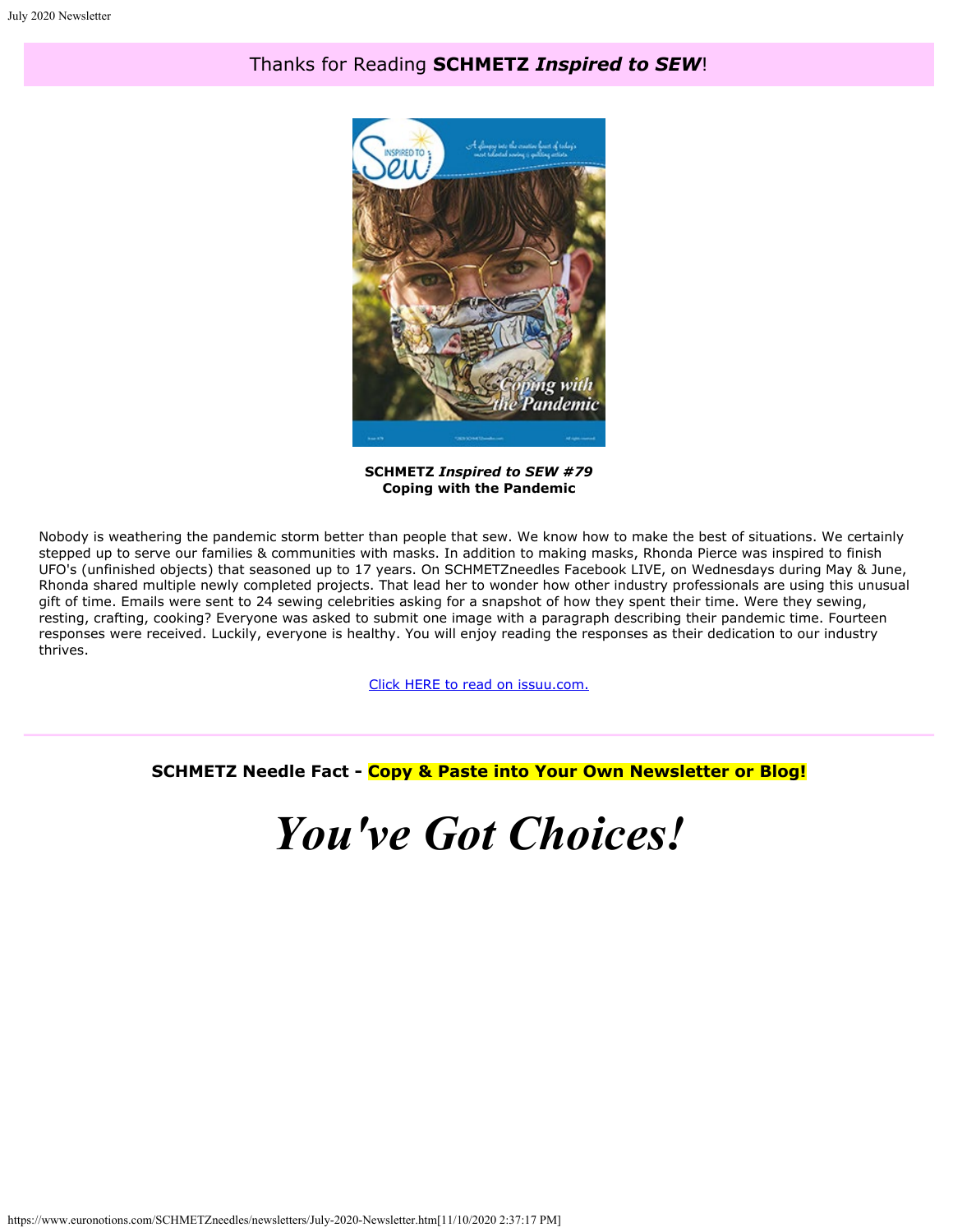

## **Helpful Resources . . . Check 'em Out!**



#### **Color, Thread, and Free-Motion Quilting** by Teri Lucas

Of course, using the proper needle will help you stitch with reckless abandon. Celebrate Teri's new book by taking part in her Virtual Book Launch later this month. Enjoy Teri's beautiful, resourceful guide.

<https://www.ctpub.com/color-thread-free-motion-quilting/>

It's never too late to join MJ Kinman's Elizabeth Sew-Along!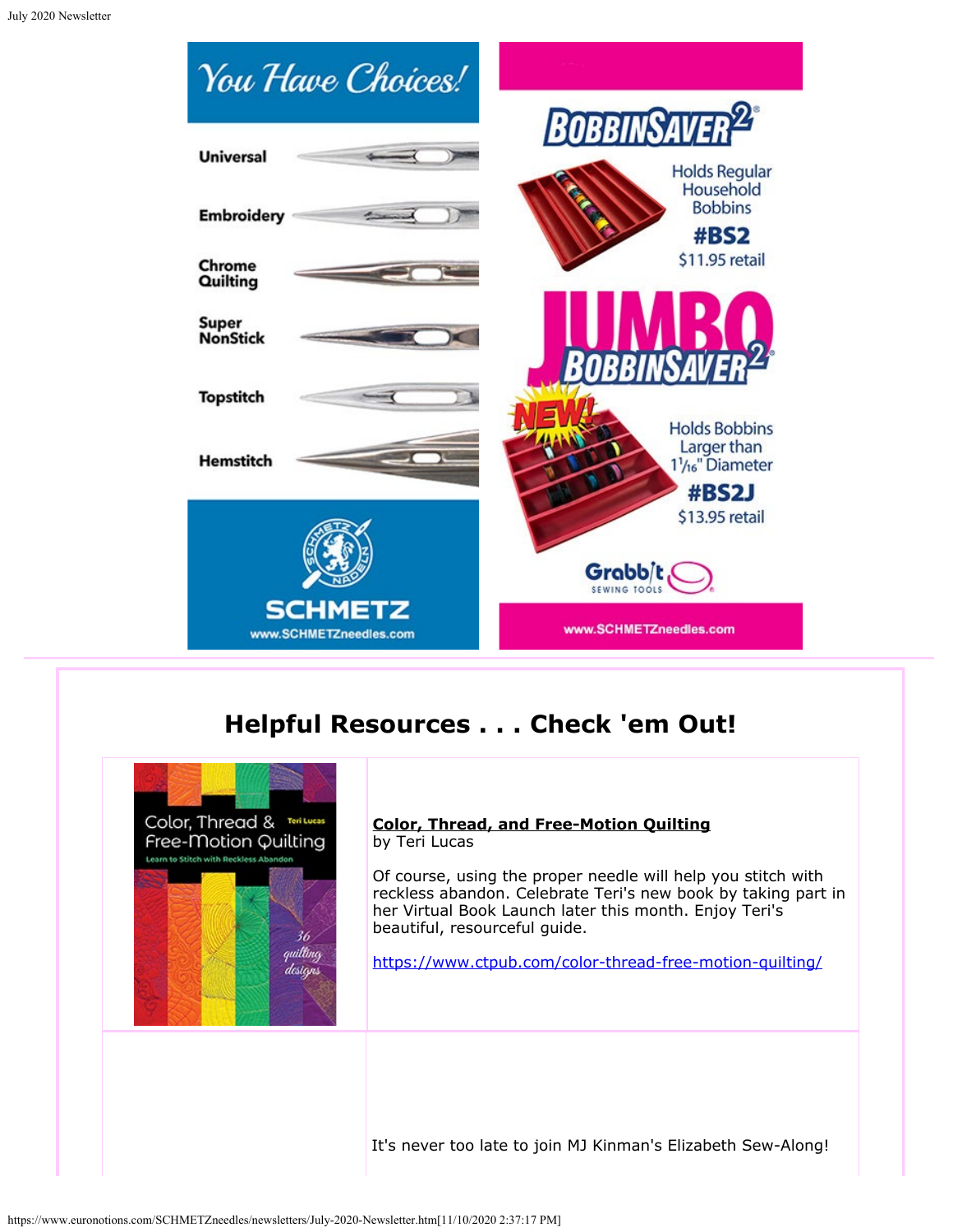

## **Have You Read These Back Issues?**



Ecclesiastical Sewing

## **SCHMETZ** *Inspired to SEW*



4-H Now ... The REST of the Story



Issue 76 The History and Impact of 4-H

<http://www.schmetzneedles.com/archived-digital-magazines/>

*Where's Rhonda? 2020 Schedule* **(Maroon color indicates Wholesale Venue)**

> **Thimbles Virtual SCHMETZ Classes\*** July 2, 9, 16, 23

**[Original Sewing & Quilt Expo Virtual](https://sewingexpo.com/)\*** August 11

**Bernina University Virtual SCHMETZ Class\***